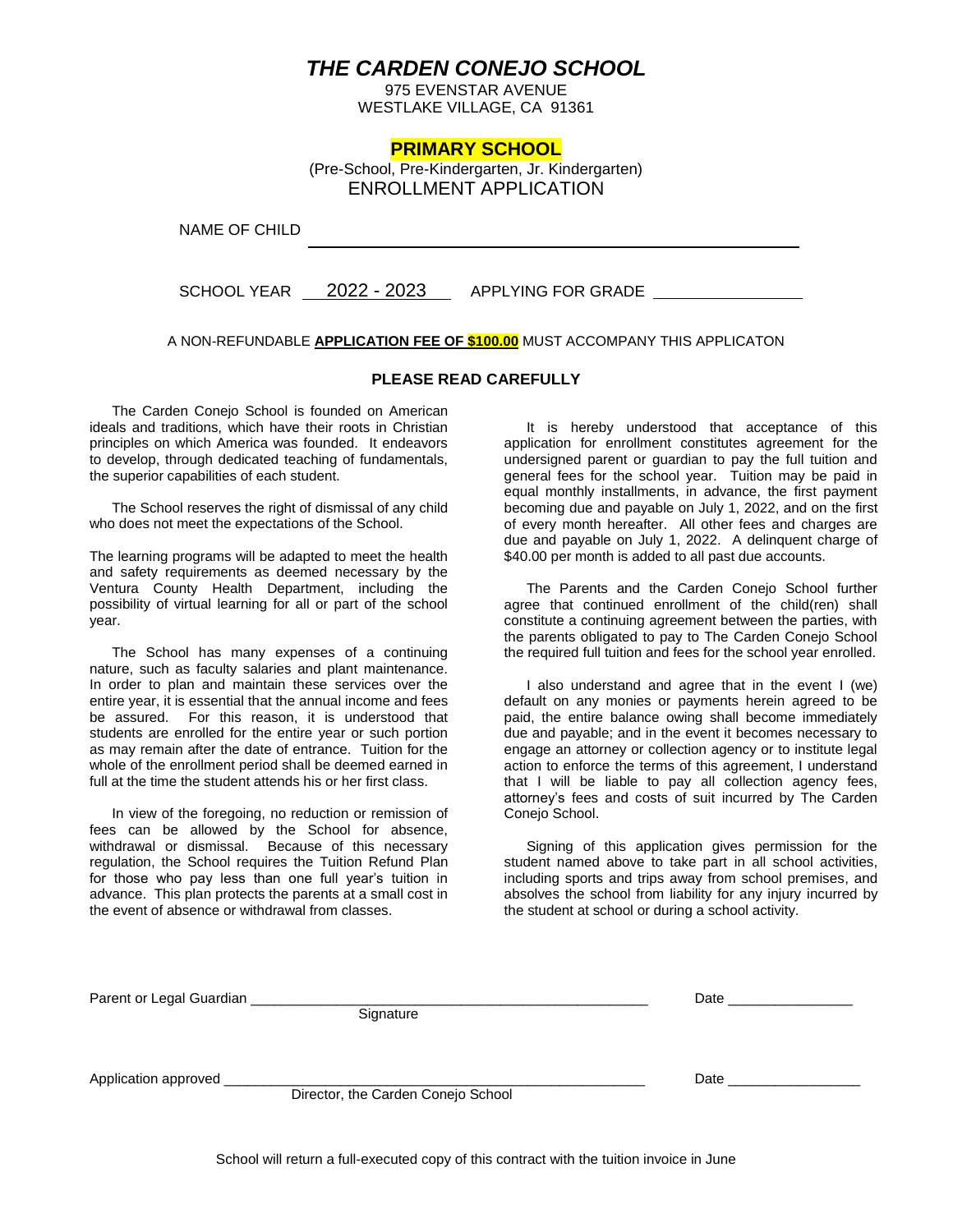

CARDEN CONEJO SCHOOL 975 EVENSTAR AVENUE, WESTLAKE VILLAGE, CA 91361 805-497-7005

# **Primary School Application**

**(for students entering Pre-School, Pre-Kindergarten, or Junior Kindergarten)**

A non-refundable processing fee of \$100 must accompany this application. The receipt of the processing fee and the completed application ensures acceptance.

|                                                                                                                                                                   | Date of Birth _____________ |  |  |
|-------------------------------------------------------------------------------------------------------------------------------------------------------------------|-----------------------------|--|--|
|                                                                                                                                                                   |                             |  |  |
|                                                                                                                                                                   | $\mathsf{Zip} \_\_$         |  |  |
|                                                                                                                                                                   |                             |  |  |
|                                                                                                                                                                   |                             |  |  |
|                                                                                                                                                                   |                             |  |  |
|                                                                                                                                                                   |                             |  |  |
|                                                                                                                                                                   |                             |  |  |
|                                                                                                                                                                   |                             |  |  |
| Address (if different from student)<br><u> and the manufacture of the manufacture of the manufacture</u> of the manufacture of the manufacture of the manufacture |                             |  |  |
|                                                                                                                                                                   |                             |  |  |
|                                                                                                                                                                   |                             |  |  |
| Name of Legal Guardian (if different from parents) _____________________________                                                                                  |                             |  |  |
| Age Level Program for which you are applying ___________________________________                                                                                  |                             |  |  |
|                                                                                                                                                                   |                             |  |  |
|                                                                                                                                                                   |                             |  |  |
| Number of Brothers ______________ Ages ______________                                                                                                             |                             |  |  |
| Number of Sisters ________________ Ages _______________                                                                                                           |                             |  |  |
| Which languages are spoken at home?                                                                                                                               |                             |  |  |